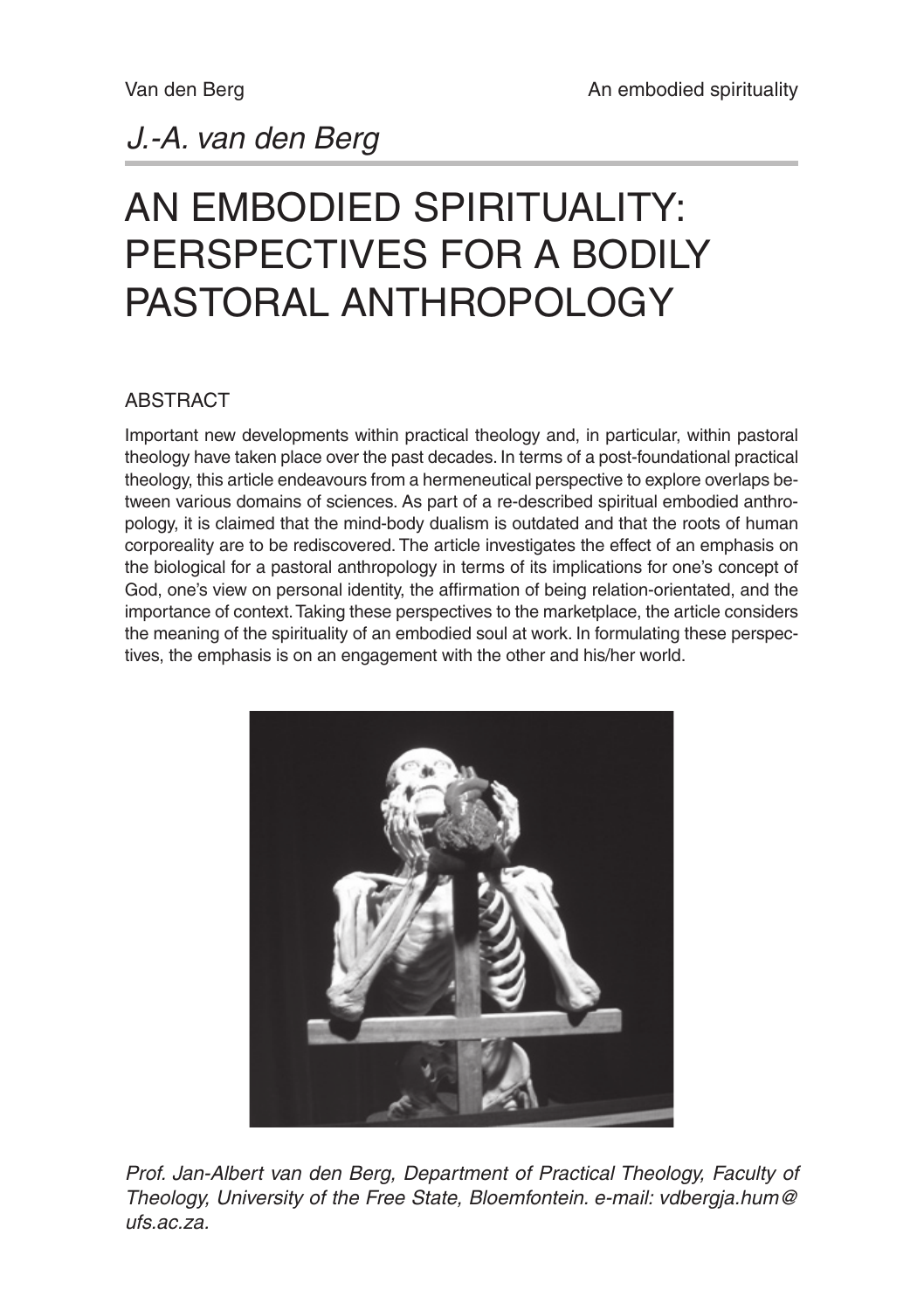### 1. INTRODUCTION

In the late 1970s, a German anatomist, Gunther von Hagens, developed the plastination technique, revealing inner anatomical structures. Since the first exhibition of Body Worlds in Tokyo in 1995, more than 20 million people have seen the travelling exhibition portraying 200 specimens of real bodies and organ systems (Wikipedia 2007). One of the images portrayed is that of a praying man holding his heart in his hands.<sup>1</sup> In my opinion, this not only depicts the intimate relationship between body and soul, but also metaphorically points to an embodied understanding of spirituality in pastoral care. In this article, I wish to advocate the importance of construing a more bodily theological anthropology and spirituality for pastoral care, embodying a new understanding of engagement with various scientific domains. In formulating these perspectives, I wish to contribute to a practice-orientated theorisation as part of the character of practical theology.

## 2. AN EMBODIED ANTHROPOLOGY/SPIRITUALITY?

It seems unfortunate that

very few works in pastoral theology pay special attention to anthropology. A specific anthropology is often implied, but without giving an explicit description or an exposition on how this anthropology influences counselling and therapy (Louw 1999:17).

However, perspectives informed by a Cartesian and dualistic division between body and soul (Lakoff & Johnson 1999:554; Ganzevoort & Veerman 2000:90; Murphy 2006:2; Du Toit 2006:1257) seem to underlie and determine the dominant pastoral anthropology as being two facets of the human being, a spiritual and a corporeal way of existing, that constantly interfere (Immink 2003:32).

The Cartesian reading of the dualistic division between body and soul, which has served as the only standard (Lakoff & Johnson 1999:554; Ganzevoort & Veerman 2000:90; Du Toit 2006:1257), was expanded by others who proposed a further trichotomy between body, soul and spirit, while others only viewed the spiritual aspect (Murphy 2006:2-3).

The above indicates not only that pastoral theology does not sufficiently reflect on pastoral anthropology, but also that initially traditional theological anthropologists gave little or no recognition to corporeality while the dualistic division between body and soul has, among other things, been maintained. It is obvious that, if the initial reading of the traditional dichotomy between body

<sup>1</sup> Photo: Jayme West: http://www.ktar.com/?nid=2378sid=352293 [2008, 26 August].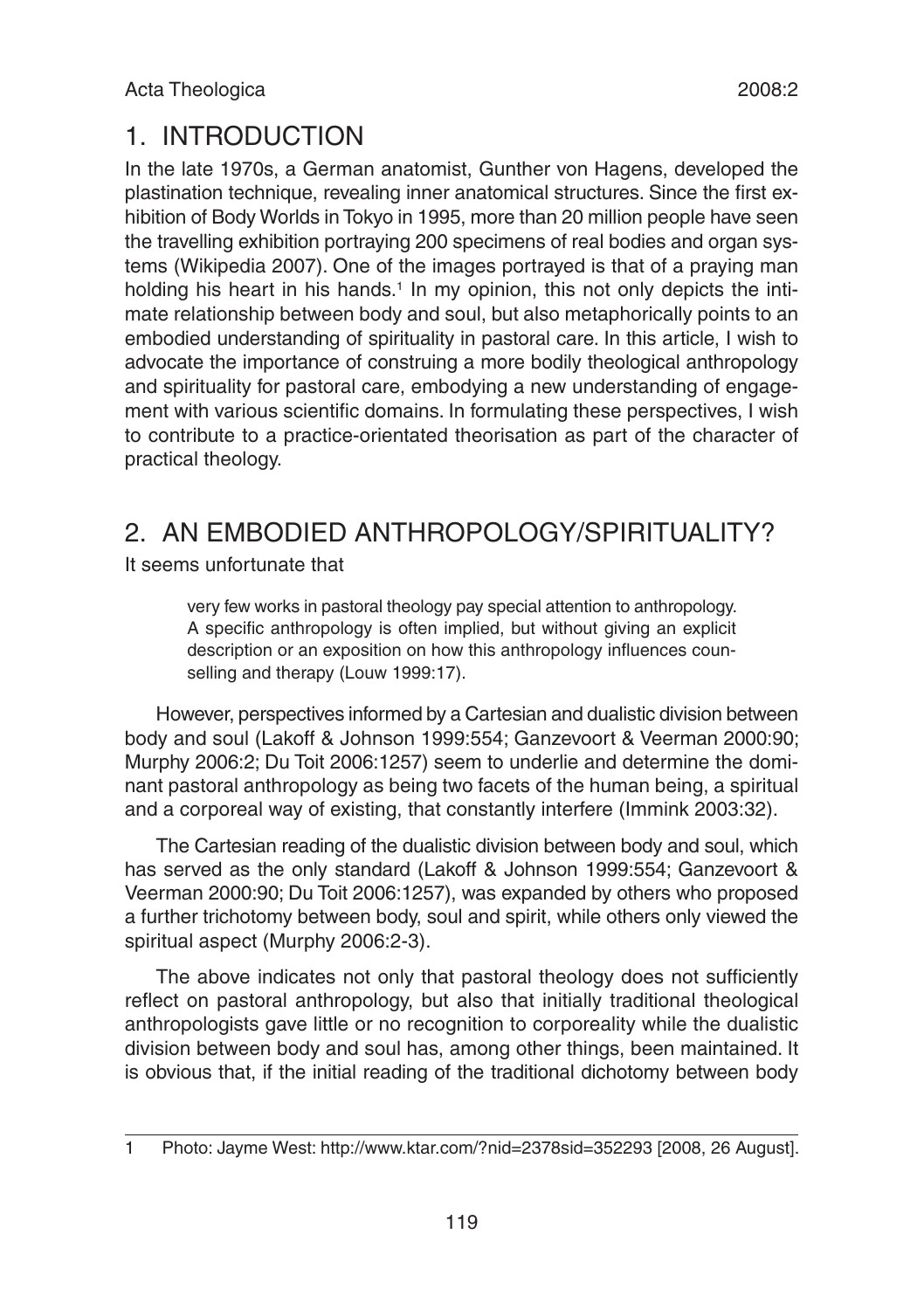and soul is followed, "we are essentially disembodied Souls not of this world ... focused on transcending all the things of the world" (Lakoff & Johnson 1999: 564). Such an understanding gives rise to the dangerous possibility that our relationship with God and the world can in totality be attenuated and, for a variety of reasons, may be ignored as a theological problem. This article addresses this problem by arguing that an enriched understanding of pastoral anthropology and spirituality implies that "faith is always embodied in concrete living" (Ahner 2007:19).

### 3. THEORETICAL DEVELOPMENTS WITHIN PASTORAL CARE

Research indicates that numerous new developments have taken place over the past decades within the field of practical theology (Dreyer 1998:14-15) and in the formation of pastoral theory (Louw 1999:21-27; Ganzevoort 2001:53-58; Louw 2003:36), with specific emphasis on pastoral therapy (Stone 2001:185-193; Immink 2003:224-228; Scholtz 2005:140-141).

During the twentieth century pastoral care underwent particular evolutionary developments. A kerygmatic, therapeutic and, since the seventies, a new hermeneutic phase can be distinguished in which theology and therapy occur in a bipolar relationship (Foskett & Lyall 1988:49-50; Scholtz 2005:141). Various paradigmatic movements can be identified in the development of pastoral theory (Müller 1996:7-17; Louw 1999:23-29; Ganzevoort 2001:53-58; Louw 2005:7-9). First, there is a movement from a one-sided preaching model to a participatory pastorate in which the pastor is instrumental in guiding people to the discovery of God's involvement in their lives. The context being taken into account and the shift from the one-sided professional approach to the mutual caring of believers are important in this movement. Secondly, there is a movement from a therapeutic- to a hermeneutic-orientated pastorate emphasising and acknowledging

… the endeavour to read, understand and interpret texts within contexts. Hermeneutics underlined anew the importance of our human quest for meaning ... (and) the importance of compassion: the dimension of pathos in theology (Louw 2003:54).

In line with these developments within practical theology, a reading of "postfoundational practical theology" as described by Müller (2005:72-88), following the work of Wentzel J. van Huyssteen (1998; 1999; 2006) and Calvin O. Schrag (1992; 1997) is essential: one moves from, among other things, either a rigid "foundationalist" position or a relativist "anti-foundationalist" position to a "postfoundationalist" position, with the emphasis on "plausible forms of interdisciplinary dialogue" (Demasure & Müller 2006:418).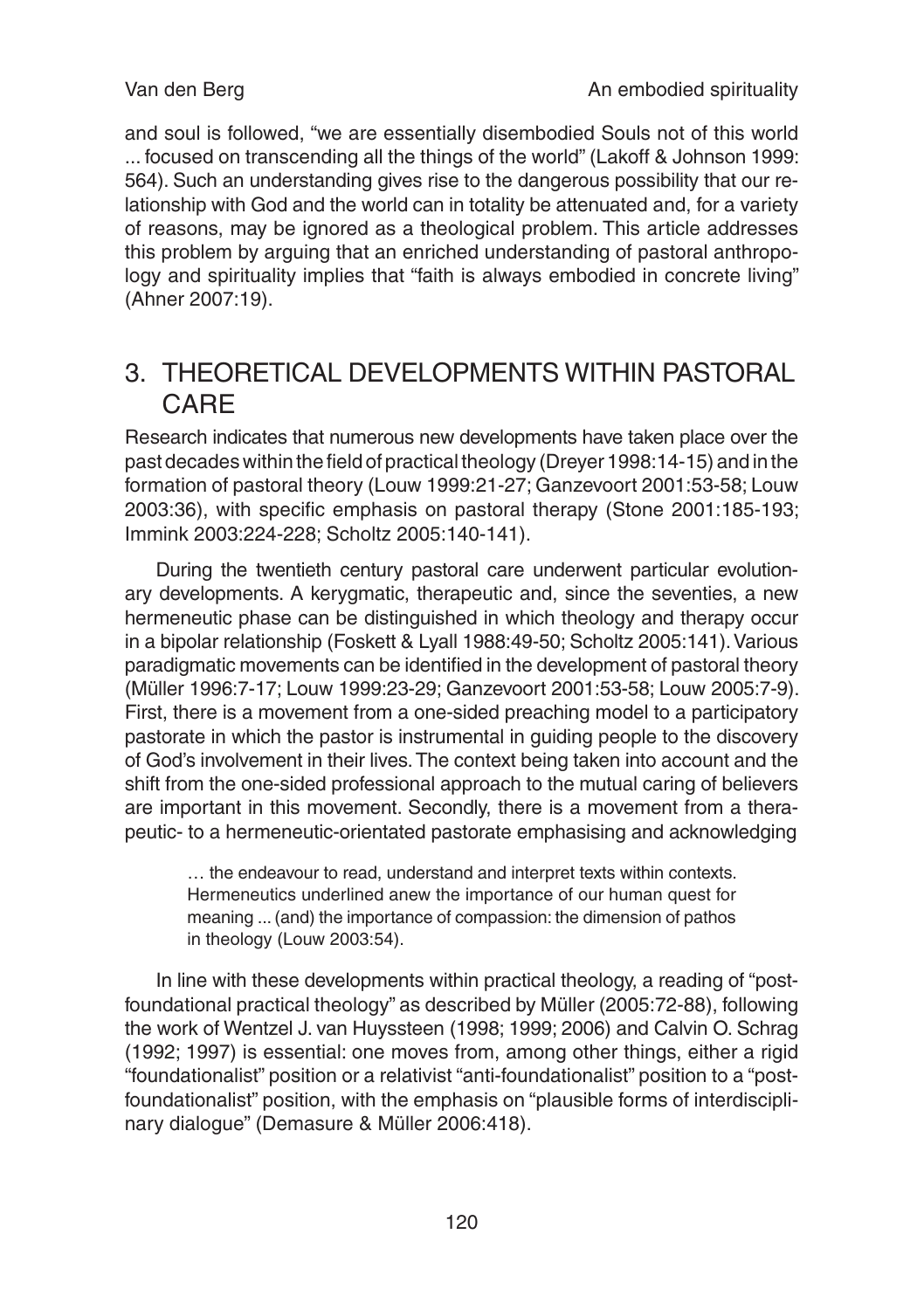#### Acta Theologica 2008:2

Travelling in the space created by a post-foundational practical theology, with longitudes and latitudes of modernity and post-modernity and where the various perspectives from science are entertained, one notices the so-called post-modern *anthropological approach* to spirituality, as mapped out by Schneiders (2005:26):

This approach is rooted in the recognition that spirituality is an anthropological constant, a constitutive dimension of the humanum. Human beings are characterized by a capacity for self-transcendence toward ultimate value, whether or not they nurture this capacity or do so in religious or nonreligious ways …

Using the above as possible co-ordinates in formulating a post-foundational pastoral theological embodied anthropology, it is taken for granted that pastoral care presupposes the human being and that insights into anthropological views from theological, philosophical and human sciences determine not only the pastoral encounter, but also the therapeutic outcome (Lester 1995:4; Louw 1999:17; Ganzevoort & Visser 2007:37). When theology and other sciences endeavoured to answer the questions about "who and what the human being is", newer perspectives eventually challenged earlier travelling positions and even supplanted them (Kelsey 2006:55). In a newer description of this position, it was discovered, among other things, that

... [a] casual survey of the literature of theology and biblical studies throughout this century, then, shows a gradual replacement of a dualistic account of the person, along with the view of the afterlife based on the doctrine of the immortality of the soul, first by a recognition of the holistic character of biblical conceptions of the person, often while still presupposing temporarily separable "parts", and then by a holistic but also physicalist account of the person (Murphy 2002:vii).

When acknowledging that recent research emphasises the importance and meaning of corporeality (Murphy 2006; Van Huyssteen 2006; Du Toit 2006), it is important in describing its meaning for pastoral theology to take the view that is "conceptually hospitable to anthropological claims warranted well by those sciences ..." (Kelsey 2006:44). Schneiders (2005:26) agrees:

The anthropological approach to Christian spirituality, while taking seriously the historical and theological dimensions of the subject matter of the field, is also explicitly concerned with dimensions of spirituality that are accessible only to non-theological disciplines, such as the aesthetic, linguistic, psychological, or cosmological: with the "edges" where the field of spirituality is influenced by important aspects of contemporary experience that are not intrinsic to Christianity itself, such as the meaning of experience, ecological concerns, and gender issues; with the analogies with, challenges to, and affirmations of Christian experience coming from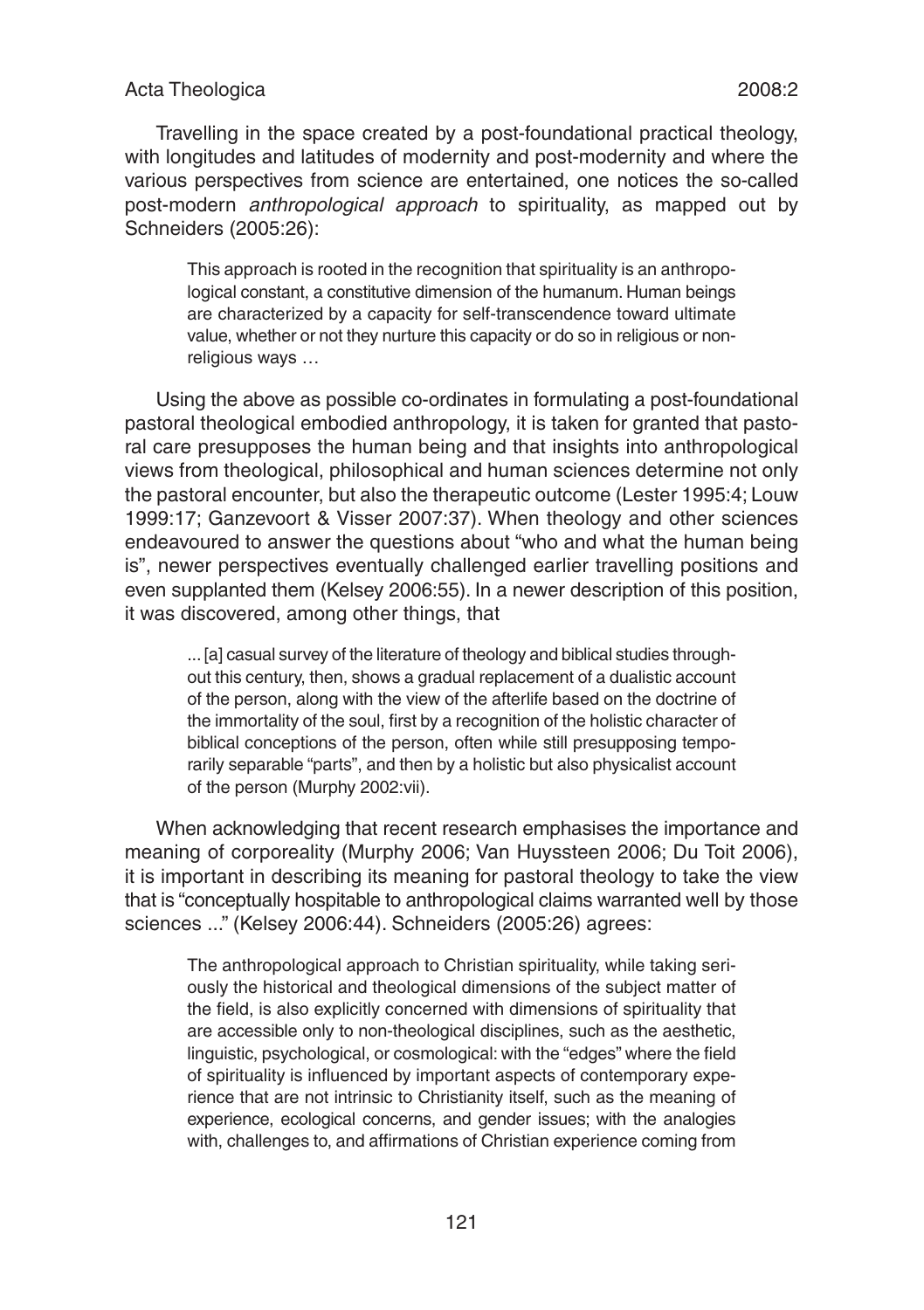the spiritualities of other religious traditions or the spiritualities of contemporary seekers who repudiate or ignore institutional religion.

If the discussion on pastoral anthropology enters the space where routes from different disciplines meet, one can but note the emphasis on the new mapping out of a theological anthropology in which the human being is understood as "an embodied soul and a spirited body" (Louw 2005:16). In creating this space, in which an opportunity is offered for perspectives from science in order to broaden the theological anthropological understanding, Murphy (2006:ix) stresses the following:

[W]e are our bodies — there is no additional metaphysical element such as mind or soul or spirit. But secondly, this "physicalist" position need not deny that we are intelligent, moral, and spiritual. We are, at our best, complex physical organisms, imbued with the legacy of thousand of years of culture, and most importantly, blown by the Breath of God's Spirit; we are Spirited bodies.

Recent research has shown that there is a global growth in spiritual consciousness (McCarthy 2003:193). In negotiating the meaning of a more bodily emphasis in an embodied pastoral anthropology on spiritual consciousness, the following route markers may be mapped out.

### 4. AN EMBODIED ANTHROPOLOGY/SPIRITUALITY: A HERMENEUTICAL POST-FOUNDATIONAL PRACTICAL THEOLOGICAL ENDEAVOUR

"Anthropology is essentially a hermeneutical problem" (Louw 1999:157). In particular, a hermeneutical methodology is essential in which spirituality as a universal human concern for transcendence and meaning is enriched by means of a variety of religious traditions and scholarly disciplines (Schneiders 2005:25). It is from this point of view that the importance of the biological source of human rationality, the "critical biological underpinnings to all social actions" (Kandel 1998:460) can, among other things, be recognised, leading to the discovery of new horizons of understanding. Once this is acknowledged, the question arises as to why these perspectives might be important for pastoral care on its journey to the possible discovery of new anthropological accents. One possible perspective on this question is that

[O]ur views on what it means to be a human being are important not only for medicine, but for all scientific and professional disciplines, in fact for the whole functioning of society (Kriel 2002:136).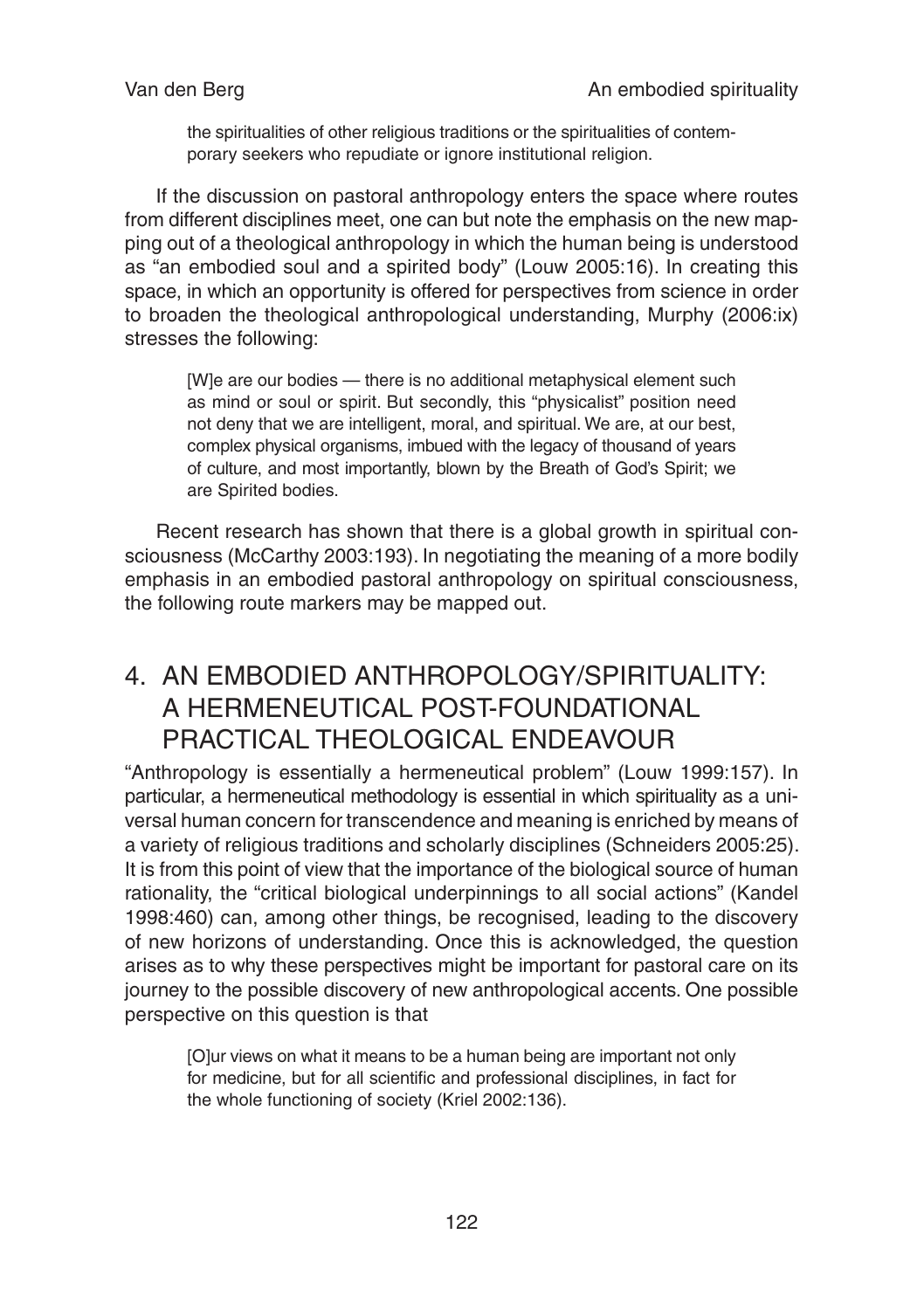#### Acta Theologica 2008:2

Upon entering this relatively new domain of biological reflection one notices that, since the late 1990s, a dramatic development has taken place in the field of neuro- and cognitive sciences and in negotiating their meaning for human existence (Buitendag 2004:67). Lakoff & Johnson (1999:568) highlight and interpret the importance of this research as follows:

Cognitive science, the science of the mind and the brain, has in its brief existence been enormously fruitful. It has given us a way to know ourselves better, to see how our physical being — flesh, blood, and sinew, hormone, cell, and synapse — and all things we encounter daily in the world make us who we are. This is philosophy in the flesh.

Du Toit (2002:2) is thus correct in writing that "neuroscientific models for religious experience abound and challenge theologians to respond". In my opinion, it is the task of practical theology to reflect on the abovementioned and to describe it responsibly for the formation of theory which has implications for practice. By taking cognisance of scientific results, theology and, in particular, practical theology and pastoral care, can enrich their own contribution by, among other things, formulating a pastoral anthropology. Research in this article emphasises the fact that not only theological reflection, but also the formulation of a pastoral anthropology, "is radically shaped not only by its social, historical and cultural context, but also by the biology roots of human rationality" (Van Huyssteen 1998:xiii).

The epistemological and methodological accents are embodied in an ongoing process in order to facilitate a "thick description ... when various perspectives are entertained" (Demasure & Müller 2006:418). The fact that post-foundationalist rationality "thus enables us to shuttle in the space between modernity and postmodernity: the space of interpreted experience and communicative praxis which enables praxial critique, articulation, and disclosure" (Van Huyssteen 1999: 139) facilitates a circular movement between practice-theory-practice, which is not foreign to other accents in the hermeneutical development in practical theology (Browning 1991:34; Gerkin 1986:54; Müller 1996:4-5; Viau 1999:86-89). In negotiating the meaning of these perspectives some co-ordinates will be mapped out to portray the meaning of an embodied spiritual anthropology. In the description between interwoven contexts of practice and theory, the traveller on this new road will be expected to discover that

[i]t is the body that makes spiritual experience passionate, that brings to it intense desire and pleasure, pain, delight, and remorse. Without all these things, spirituality is bland. In the world's spiritual traditions, sex and art and music and dance and the taste of food have been for millennia forms of spiritual experience just as much as ritual practice, meditation, and prayer (Lakoff & Johnson 1999:568).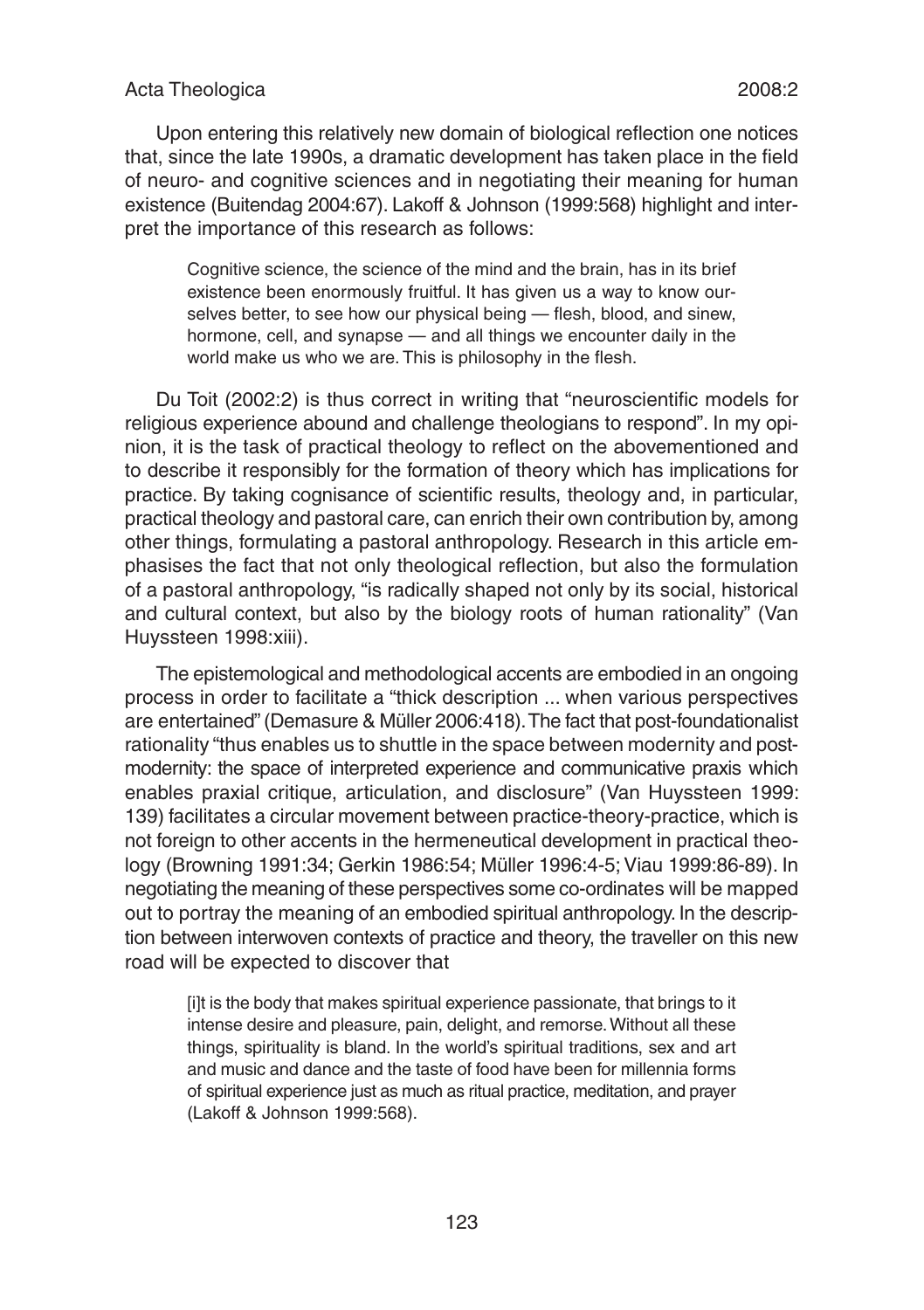Considering the meaning of the above for the articulation of a spiritual embodied anthropology, the following perspectives are given.

### 4.1 An "embodied soul" anthropology/spirituality requires a particular view of God informing a new identity

In the development of science, a reciprocal influence between concepts that describe God and an anthropological description (Webster 2003:219) must be accounted for (Soskice 2001:75). Regarding the reciprocal relationship in the formulation of possible alternatives, Du Toit (2006:1259) states that

God concepts change as the notion of humans as images of God changes ... God's image as described in divine revelation is expounded by science in the terminology of genetic mapping, cognitive science and socio-biology.

If one takes the perspectives presented in the research seriously, one avoids "an abstract *imago Dei*" (Stone 2006:1147) and discovers that

[T]he image of God is not found in some intellectual or spiritual capacity, but in the whole embodied human being, "body and soul". In fact, the image of God is not found in humans, but is the human, and for this reason *imago Dei* can be read only as *imitatio Dei*: to be created in God's image means we should act like God, and so attain holiness by caring for others and for the world (Van Huyssteen 2006:320).

In contrast to a dogmatological anthropology, a pastoral anthropology is about understanding the human being in her/his recovery (therapy) as well as accompanying her/him in her/his search for meaning in life (Louw 1999:156). The perspectives on an "embodied soul", when negotiated for pastoral care, will emphasise that one's identity will be understood in terms of one's body as a so-called "bodily identity" (Murphy 2006:141), thereby highlighting a positive perception and experience of the body (Ganzevoort & Veerman 2000:90). In a description of a pastoral anthropology this implies that corporeality "confronts us with the realities of vulnerability and affliction …; exactly this vulnerability is deeply embedded in our bodily existence" (Van Huyssteen 2006:320).

For this reason and, in particular, for the purposes of describing a possible "embodied soul" pastoral anthropology, aspects of the so-called eschatological theologians in pastoral care are and will be important (Lester 1995:23). Among other things, this enables one to reflect on a theme such as the resurrection and how it could further be filled with pastoral meaning as "not re-clothing of a 'naked' soul with a (new) body, but rather restoring the whole person to life  $-$  a new transformed kind of life" (Murphy 2006:23).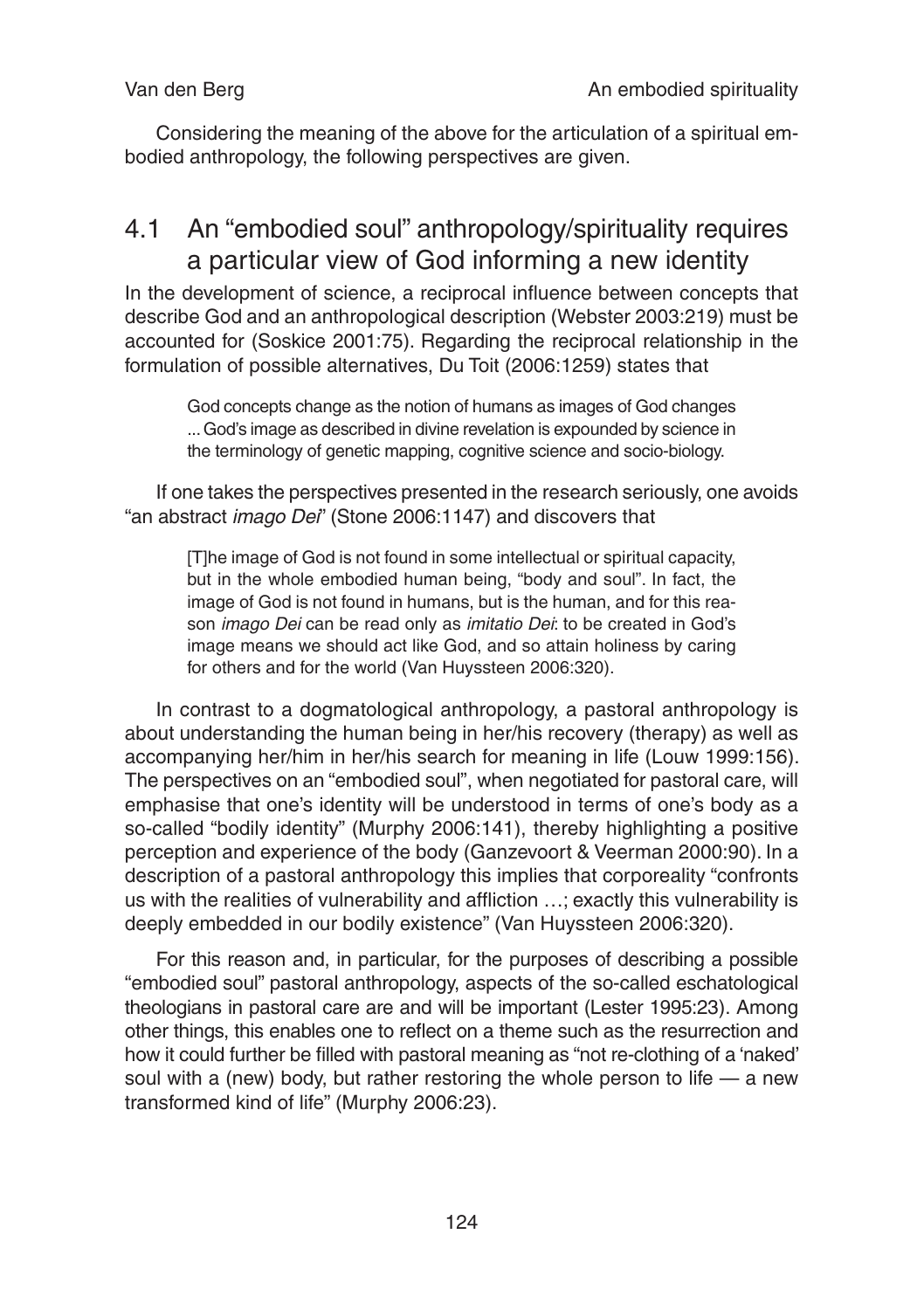### 4.2 An "embodied soul" anthropology/spirituality recognises relationship networks

In a pastoral "embodied soul" anthropology one should also emphasise the human being as a relational being, because "our bodies constitute the very possibility of engagement with one another in this world or any other" (Murphy 2006:140). This is indeed necessary if we accept that what is presupposed is the traditional meaning of "soul", "the quality of positions and attitudes that people take within the dynamic network of relationships" (Louw 2005:18). To illustrate how this meaning can suit an "embodied soul" anthropology, one can take cognisance, among other things, of research on emotional intelligence (Goleman 2004) and social intelligence (Goleman 2006) in which the neurological substratum of human behaviour is acknowledged. These aspects, which account for the biological-neurological, should therefore be part of a comprehensive description of a pastoral anthropology for use in, among other things, pastoral therapy.

The travelling co-ordinates represent markers for ethical reflection, which must be considered for further research in pastoral care. The words of Lakoff and Johnson (1999:566) could guide the formulation of such an implication:

An embodied spirituality requires an aesthetic attitude to the world that is central to self-nurturance, to the nurturance of others, and to the nurturance of the world itself ... It requires pleasure, joy in the bodily connection with earth and air, sea and sky, plants and animals — and the recognition that they are all more than human, more than any human could ever achieve. Embodied spirituality is more than spiritual experience. It is an ethical relationship to the physical world.

The practical implication of the embodied spirituality described above would be the reconsideration of perspectives on sexuality. Shuman (2005:405) contextualises these perspectives, acknowledging that

[w]e cannot learn properly to value the gift of sexual love and so learn to be good and faithful lovers, until we learn to be good and faithful friends; we cannot be good and faithful friends until we understand that our friendship with each other is fully established and perfected by our being made friends of God.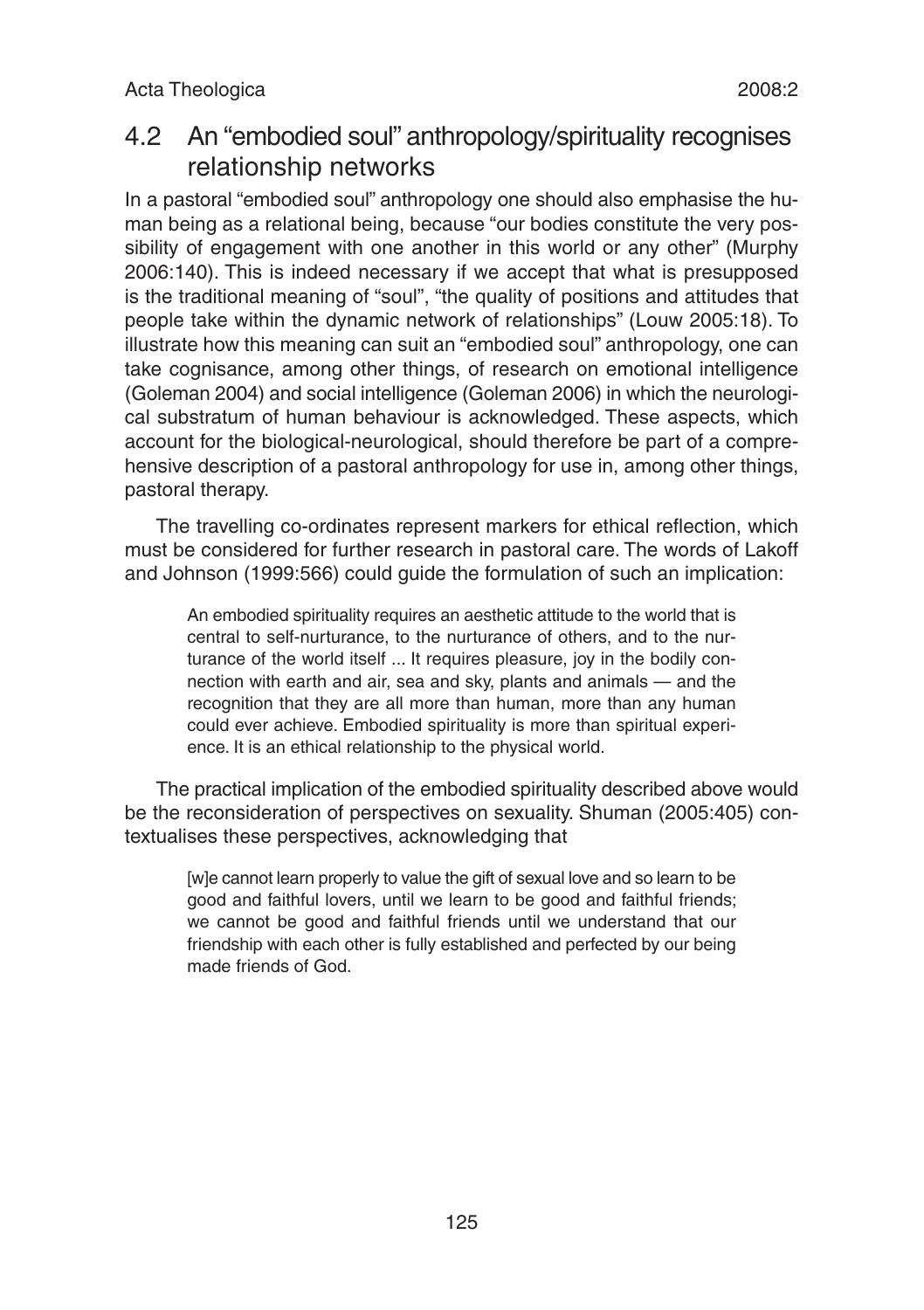### 4.3 "Spirituality goes to work": Some practical implications for an "embodied" anthropology /spirituality

With good cause, one can concur with, among others, Du Toit (2006:1257) that, as part of a post-foundational practical theology as described above, different contexts need to be taken into account. For example, in their book *Philosophy in the flesh. The embodied mind and its challenge to Western thought* Lakoff and Johnson (1999:568) have illustrated the importance of recognising the development of language and rationality out of corporeality:

The vehicle by which we are moved in passionate spirituality is metaphor. The mechanism of such metaphor is bodily. It is a neural mechanism that recruits our abilities to perceive, to move, to feel, and to envision in the service not only of theoretical and philosophical thought, but of spiritual experience.

In discussing perspectives for an embodied spirituality flowing from corporeality, special attention is paid to mediating meaning "between religious tradition and the need and challenges of a particular society" (Spohn 2005:283). In order to illustrate this one must enter the domain of an embodied spirituality in the business world. This would also be congruent within the proposed boundaries of a post-foundational practical theology arguing for an understanding that not only includes the local context, but for a much deeper and richer understanding that can only develop within and from a local context (Müller 2005:74).

Traditionally, the understanding of spirituality is confined to the personal domains of qualities of the human spirit such as love, humour and happiness while business is usually concerned with economic and social realities such as economic opportunity, increased market share, profits and competitive advantage.

Coherent with the development of an anthropological study of spirituality which recognises that "spirituality is a universal human concern that is significant for the human enterprise as a whole" (Schneiders 2005:27), the emphasis is on the evolving field of recognising the importance of spirituality within the workplace (Guillory 2001; Tipping 2004; Marques, Dhiman & King 2007). In this endeavour towards an "engaged spirituality", a unifying dimension is found in which spiritual practitioners link transcendent meaning to their mundane worlds of everyday life (Coleman 2005:299). An example of this engagement would be if attention were paid to the fact that globally business is enduring corporate scandals such as Enron, Worldcom, Parmalat and other high-profile cases in which the need for ethical and moral development was illustrated (Maak & Pless 2006:1), giving rise to the description of "Spirituality as the basis of responsible leaders and responsible companies" (Pruzan & Miller 2006:68-91).

In the description of this possible spiritual discernment for the workplace (Benefiel 2005:50-5) concepts such as emotional intelligence (Goleman 2004),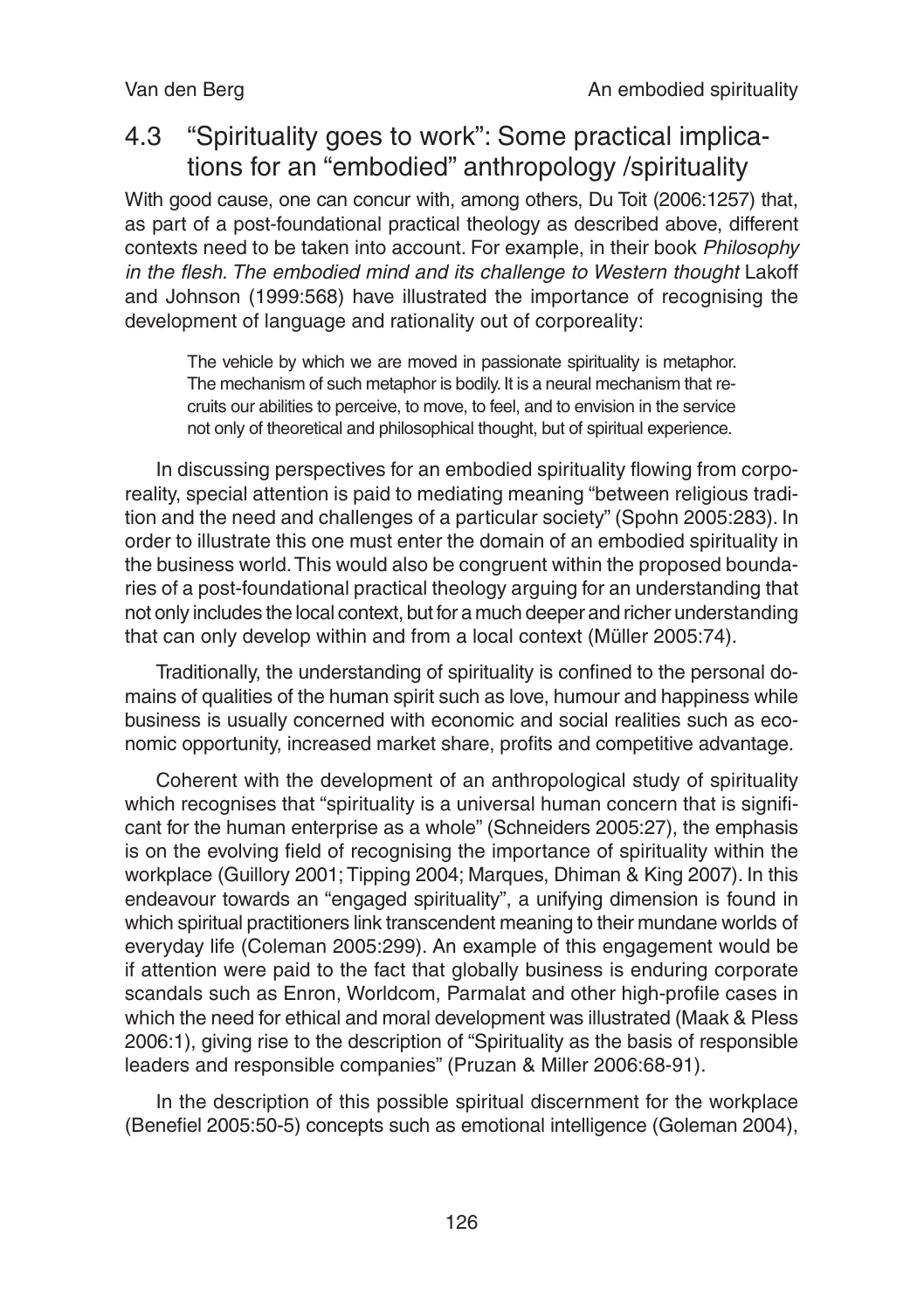social intelligence (Goleman 2006) and moral intelligence (Lennick & Kiel 2008) would, among other things, play important roles. These concepts are directly linked to the anatomical working of the brain. Lennick & Kiel (2008:30) rightly indicate that "FMRI technology is now being used to chart the unique parts of the brain involved in our moral (and emotional and social) intelligence."

Van Huyssteen (2006:276) rightly points out that:

[t]o exist as a human being is to be a body-in-the world. In fact, the human body is the vehicle for being in the world, and having a body is to be interactively involved with a definite environment, and we are conscious of the world only through the medium of our body. More specifically, the body is our general medium for having a world, and as embodied conscious the human body is a focal point of living meanings …

The implications of these perspectives for an "embodied soul" anthropology/ spirituality for the business world will obviously still have to be reflected upon in appropriate models of pastoral care so that

… a way of speaking about the reality of God and God's will for the world

… is intellectually valid in the marketplace of ideas and morally effective

in the marketplace of goods and services (Koopman 2003:7).

### 5. CONCLUSION

The spatial aspects articulated in this research are valuable for embodying practical theological perspectives for an embodied anthropology and spirituality. This obviously has far-reaching implications for the traditional dichotomy between brain (body) and soul and its implications not only for pastoral anthropology, but also for a pastoral spirituality.

In order to describe an embodied anthropology and spirituality, an evolutionary epistemology is needed (Van Huyssteen 2006:75) with the emphasis on contextuality. The present research has pointed out the limits of such a potential epistemology and provided an outline of theology as a context-sensitive discipline, the task of which is "amongst others, to take cognisance of results in the natural sciences, to interpret it, and then to place it within a particular cultural context " (Buitendag 2004:65).

In my opinion, the value of this research is the (re)discovery of "the biological roots of human rationality and the shared epistemic resources and problemsolving abilities of our various research strategies" in which the researcher, also in pastoral theology, receive freedom to escape from "being the fideistic prisoners of these research traditions" (Van Huyssteen 1998:162). In re-evaluating the biological accent and the meaning thereof for a possibly broader pastoral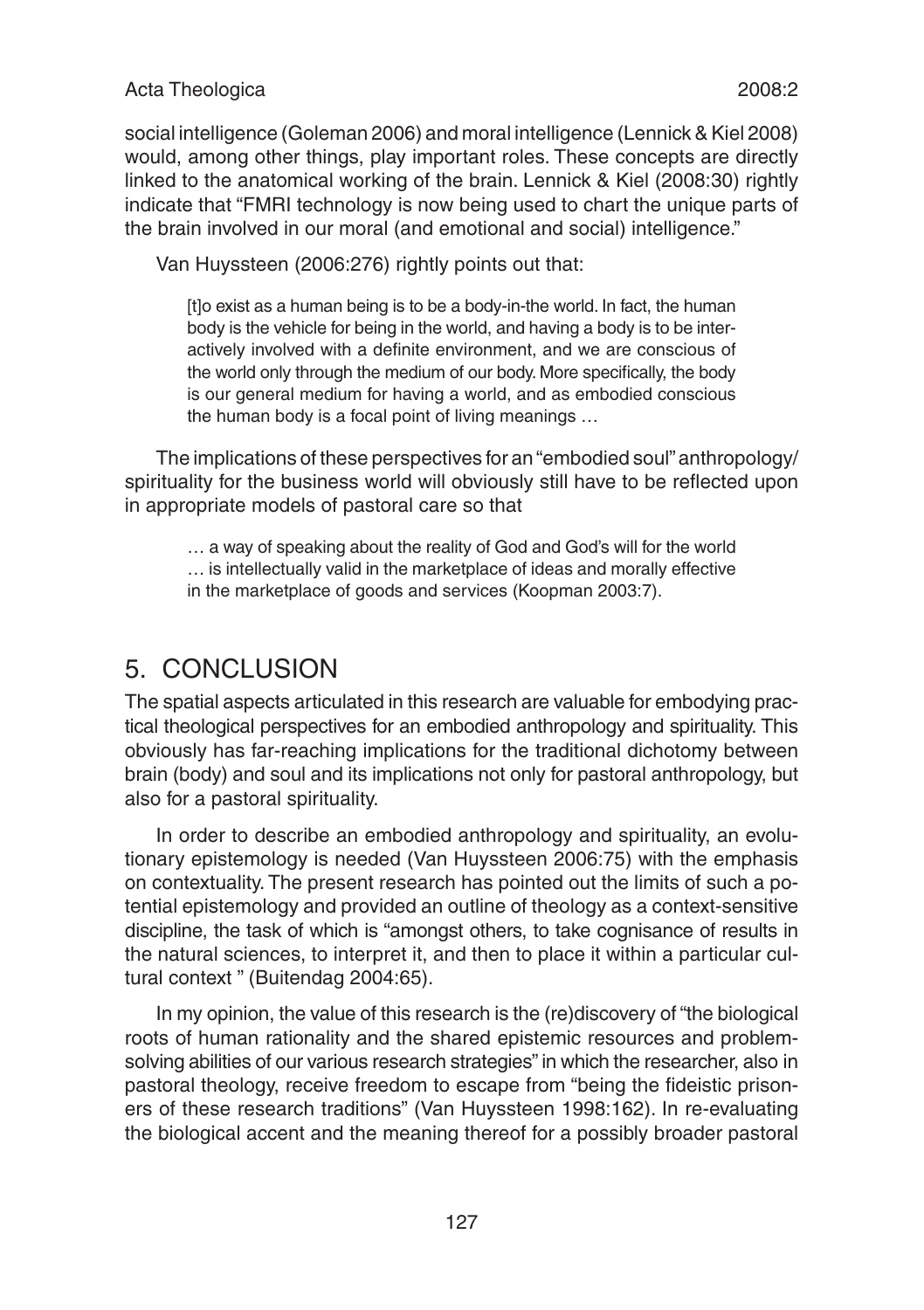anthropology and spirituality, "a safe kind of epistemological space" is entered in order "to step beyond the limitations and boundaries of our own religious and disciplinary contexts" (Van Huyssteen 1988:xviii). The image of the praying man holding his heart in his hands depicts the intimate relationship between body and soul, but also metaphorically points to an embodied spiritual understanding, which recognises that even the market economy has its limits and that "religion will always have a role in identifying those limits and calling people to the fuller meaning of human life" (Ahner 2007:236). This places a new emphasis on incarnating and moulding a particular view of human beings and their social relationships and contexts.

### **BIBLIOGRAPHY**

#### Ahner, G.

2007. *Business ethics. Making a life, not just a living*. New York: Orbis Books.

#### Benefiel, M.

2005. *Soul at work. Spiritual leadership in organizations*. New York: Seabury Books.

#### Browning, D.

1991. *A fundamental Practical Theology*. Minneapolis: Fortress Press.

#### Buitendag, J.

2004. "Genes Я us" — Of juis nie? Oor determinisme en voluntarisme by die mens met verwysing na homoseksualiteit. *Hervomde Teologiese Studies* 60(1-2):61-81.

#### Coleman, J.A.

1995. Interdisciplinary dialogue partners for the study of Christian spirituality. Social Sciences. In: A. Holder (ed.), *The Blackwell Companion to Christian Spirituality* (Oxford: Blackwell Publishing), pp. 289-307.

#### Demasure, K. & Müller, J.

2006. Perspectives in support of the narrative turn in pastoral care. *NGTT* 47(3&4): 410-419.

#### Dreyer, J.S.

1998. The researcher and the researched: Methodological challenges for Practical Theology. *Practical Theology in South Africa* 13(1):14-27.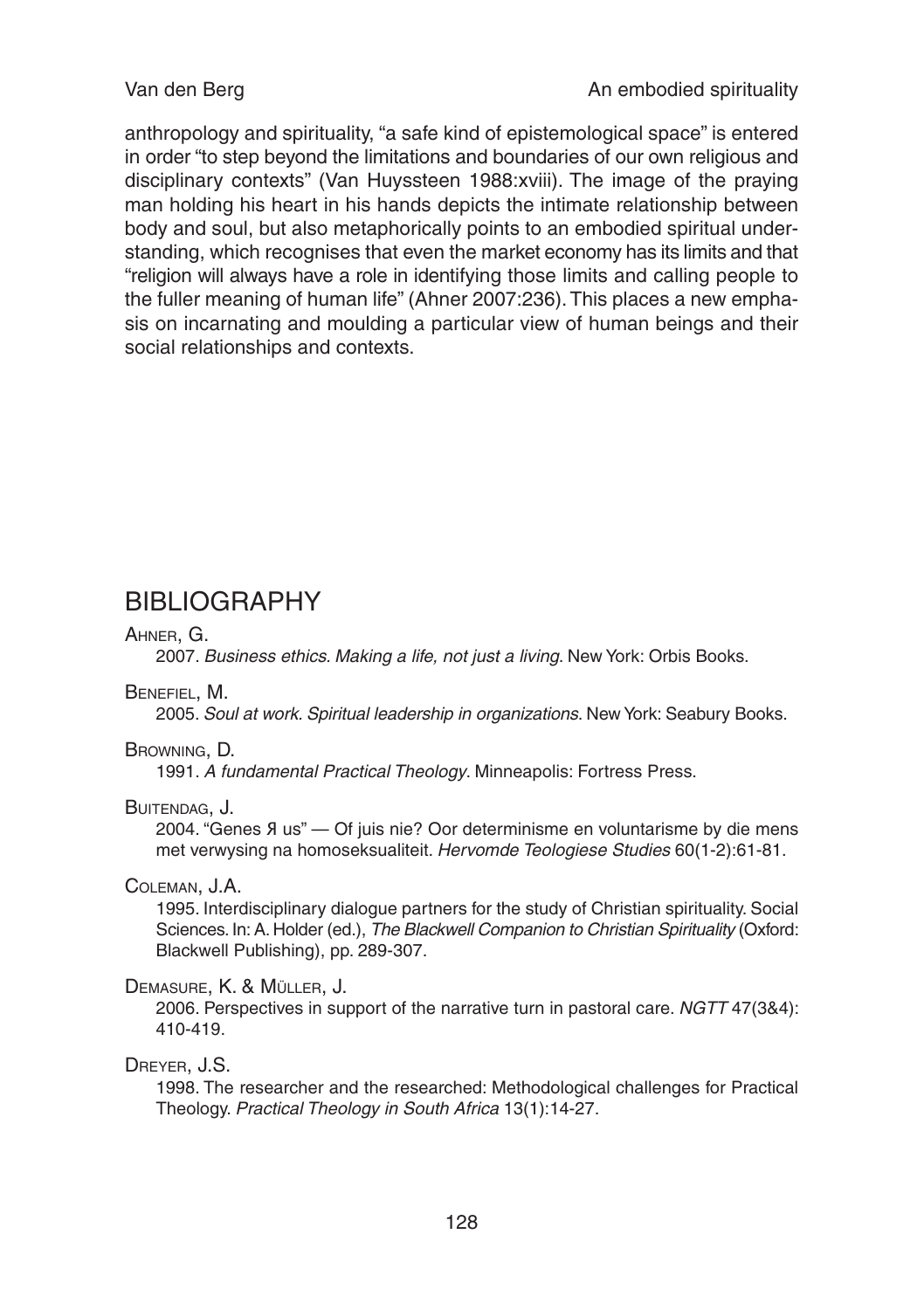Du Toit, C.W.

2002. *Brain, mind and soul: Unifying the human self*. Pretoria: Unisa.

2006. Secular spirituality versus secular dualism: Towards postsecular holism as model for a natural theology. *Hervormde Teologiese Studies* 62(4):1251-1268.

#### Foskett, J. & Lyall, D.

1988. *Helping the helpers. Supervision and pastoral care*. London: SPCK.

#### Ganzevoort, R.R.

2001. *Reconstructies. Praktisch-theologisch onderzoek naar de verhalen van mannen over seksueel misbruik en geloof*. Kampen: Uitgeverij Kok.

#### Ganzevoort, R.R. & Veerman, A.L.

2000. *Geschonden lichaam. Pastorale gids voor gemeenten die geconfronteerd worden met seksueel geweld*. Zoetermeer: Uitgeverij Boekencentrum.

#### Ganzevoort, R. & Visser, J.

2007. *Zorg voor het verhaal. Achtergrond, methode en inhoud van pastorale begeleiding*. Zoetermeer: Meinema.

#### Gerkin, C.V.

1986. *Widening the horizons: Pastoral responses to a fragmented society*. Philadelphia: Westminster Press.

#### Goleman, D.

2004. *Emotional intelligence & working with emotional intelligence omnibus*. London: Bloomsbury.

2006. *Social intelligence. The new science of human relationship*. London: Random House.

#### Guillory, W.

2001. *The living organisation. Spirituality in the workplace. A guide for adapting to chaotically changing workplace*. Salt Lake City: Innovations International.

#### Immink, F.G.

2003. *In God geloven. Een praktisch-theologische reconstructie*. Zoetermeer: Meinema.

#### Kandel, E.C.

1998. A new intellectual framework for psychiatry. *American Journal of Psychiatry* 155(4):457-468.

#### Kelsey, D.H.

2006. Wisdom, theological anthropology and modern secular interpretation of humanity. In: M. Wolf & M. Welker (eds.), *God's life in Trinity* (Minneapolis: Fortress Press), pp. 44-60.

#### Koopman, N.

2003. Some comments on Public Theology. *Journal of Theology for Southern Africa* 117:3-19.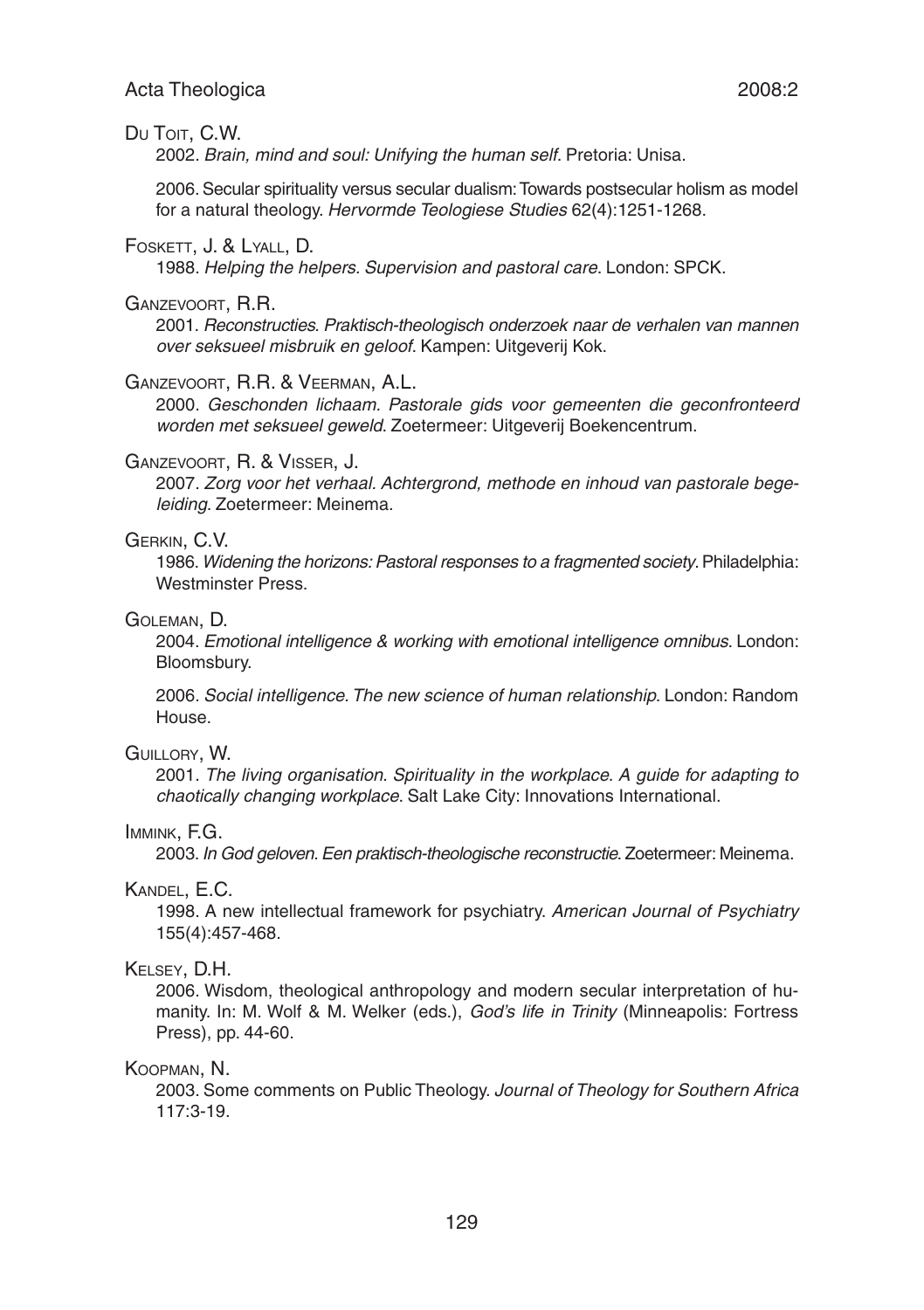#### Kriel, J.R.

2002. And the flesh became mind: Evolution, complexity and the unification of animal consciousness. In: C.W. du Toit (ed.), *Brain, mind and soul* (Pretoria: UNISA), pp. 135-178.

#### Lakoff, G. & Johnson, M.

1999. *Philosophy in the flesh. The embodied mind and its challenge to Western thought*. New York: Basic Books.

#### Lennick, D & Kiel, F.

2008. *Moral Intelligence. Enhancing business performance & leadership success*. Pennsylvania: Wharton School Publishing.

#### Lester, A.D.

1995. *Hope in pastoral care and counselling*. Louisville: Westminister John Knox Press.

#### Louw, D.J.

1999. *Pastoraat as vertolking en ontmoeting*. Wellington: Lux Verbi BM.

1999. *A mature faith. Spiritual direction and anthropology in a theology of pastoral care and counselling.* Louvain Theological & Pastoral Monographs 25. Louvain: Peeters Press.

2003. The paradigmatic revolution in practical and pastoral theology: From metaphysics (substansial thinking) to empirism (experential thinking); from theism to theopaschitism (hermeneutical thinking). *Practical Theology in South Africa* 18(2):33-57.

2005. *Ratwerke van die menslike siel. Oor volwasenheid en lewensvaardighede*. Stellenbosch: SUN Press.

#### Maak, T. & Pless, N.M.

2006. Introduction. The quest for responsible leadership in business. In: T. Maak & N.M. Pless (eds.), *Responsible leadership* (London: Routledge), pp. 1-13.

#### Marques, J. & Dhiman, S. & King, R.

2007. *Spirituality in the workplace. What it is, why it matters, how to make it work for you*. California: Personhood Press.

#### McCARTHY, M.

2003. Spirituality in a postmodern era. In: J. Woodward & S. Pattison (eds.), *The Blackwell Reader in pastoral and practical theology* (Oxford: Blackwell Publishing), pp. 192-206.

#### Müller, J.C.

1996. *Om tot verhaal te kom. Pastorale gesinsterapie*. Pretoria: Raad vir Geesteswetenskaplike Navorsing.

2005. A postfoundationalist HIV-positive Practical Theology. *Praktiese Teologie in Suid-Afrika* 20(2):72-88.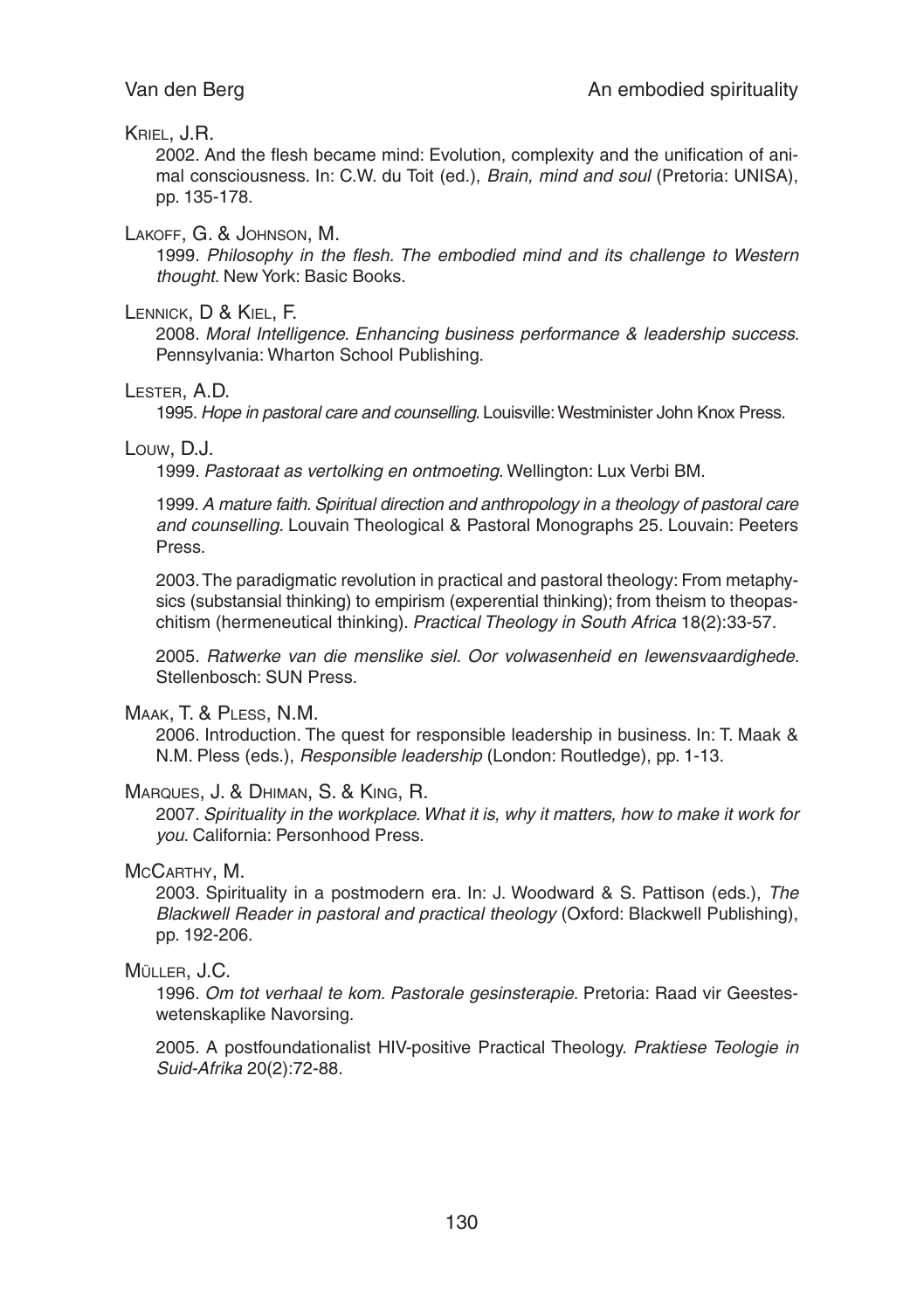#### Murphy, N.

2002. Introduction. In: R.J. Russel; N. Murphy; T.C. Meyering & M.A. Arbib (eds), *Neuroscience and the person. Scientific perspectives on divine action* (Berkeley: Center for Theology and the Natural Sciences), pp. i-xxxv.

2006. *Bodies and souls, or spirited bodies?* Cambridge: Cambridge University Press.

#### Pruzan, P & Miller, W.C.

2006. Spirituality as the basis of responsible leaders and responsible companies. In: T. Maak and N.M. Pless (eds.), *Responsible leadership* (London: Routledge), pp. 68-91.

#### Schneiders, S.M.

2005. The study of Christian spirituality. In: A. Holder (ed.), *The Blackwell Companion to Christian spirituality* (Oxford: Blackwell Publishing), pp. 15-33.

#### SCHOLTZ, E.

2005. Pastorale benaderings: 'n Herbeskrywing vanuit 'n narratiewe perspektief. *Praktiese Teologie in Suid-Afrika* 20(20):140-152.

#### Schrag, C.O.

1992. *The resources of rationality. A response to the postmodern challenge*. Indianapolis: Indiana University Press.

1997. *The self after postmodernity*. New Haven: Yale University Press.

#### Shuman, J.J.

2005. Eeating together: Friendship and homosexuality. In: S. Hauerwas and S. Wells (eds.), *The Blackwell Companion to Christian Ethics* (Oxford: Blackwell Publishing), pp. 401-413.

#### Soskice, J.M.

2001. The ends of man and the future of God. In: *The Blackwell Companion to Postmodern Theology*. Oxford: Blackwell Publishers.

#### Spohn, W.C.

2005. Christian spirituality and theological ethics. In: A. Holder (ed.), *The Blackwell Companion to Christian spirituality* (Oxford: Blackwell Publishing), pp. 269-285.

#### Stone, H.W.

2001. The congregational setting of pastoral counselling: A study of pastoral counselling theorists from 1949-1999. *The Journal of Pastoral Care* 55(2):181-196.

#### Stone, J.A.

2006. Bookreview: Alone in the world? Human uniqueness in science and theology by W.J. van Huyssteen. *HTS Theological Studies* 62(3):1145-1149.

### Tipping, C.C.

2004. *Spiritual Intelligence at work. A radical approach to increasing productivity, raising morale and preventing conflict in the workplace*. Marietta: Global 13 Publications.